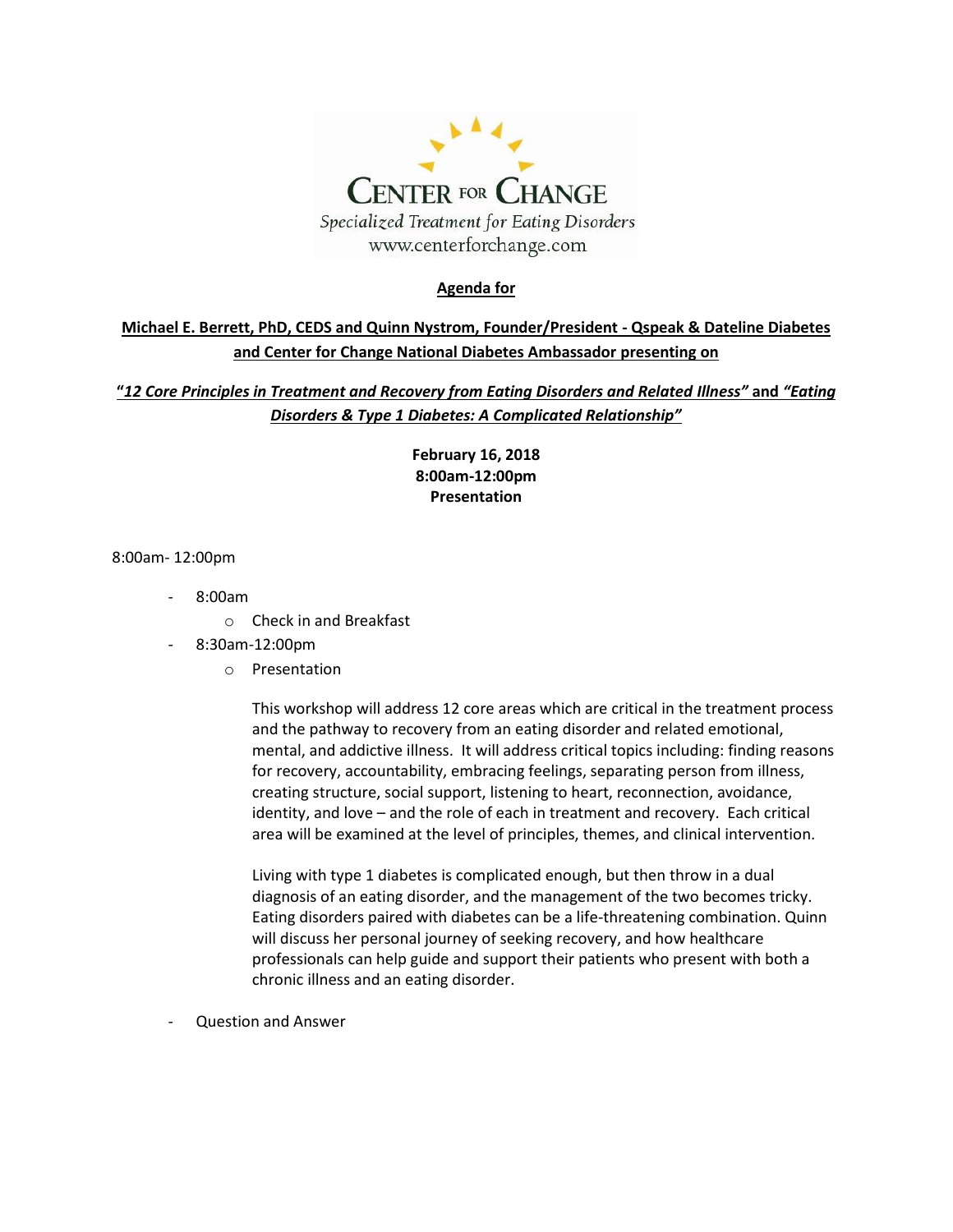

**Format**: Presentation

**Date**: March 16, 2018

**Time:** 8:00am -12:00pm

**Presentation Length:** 3 Hours

**Type:** Lecture, interactive with Question and Answer

**Presenters:** Michael E. Berrett, PhD, CEDS and Quinn Nystrom, Founder/President - Qspeak & Dateline Diabetes and Center for Change National Diabetes Ambassador

## **Presentation Title:** "*12 Core Principles in Treatment and Recovery from Eating Disorders and Related Illness"* and *"Eating Disorders & Type 1 Diabetes: A Complicated Relationship"*

#### **Brief Description of Presentation:**

This workshop will address 12 core areas which are critical in the treatment process and the pathway to recovery from an eating disorder and related emotional, mental, and addictive illness. It will address critical topics including: finding reasons for recovery, accountability, embracing feelings, separating person from illness, creating structure, social support, listening to heart, reconnection, avoidance, identity, and love – and the role of each in treatment and recovery. Each critical area will be examined at the level of principles, themes, and clinical intervention.

Living with type 1 diabetes is complicated enough, but then throw in a dual diagnosis of an eating disorder, and the management of the two becomes tricky. Eating disorders paired with diabetes can be a life-threatening combination. Quinn will discuss her personal journey of seeking recovery, and how healthcare professionals can help guide and support their patients who present with both a chronic illness and an eating disorder.

### **Outline for 12 Core Principles in Treatment and Recovery from Eating Disorders and Related Illness:**

**1)** Overview

- **a.** The seriousness of the illness, including stats
- **b.** Concurrent illness stats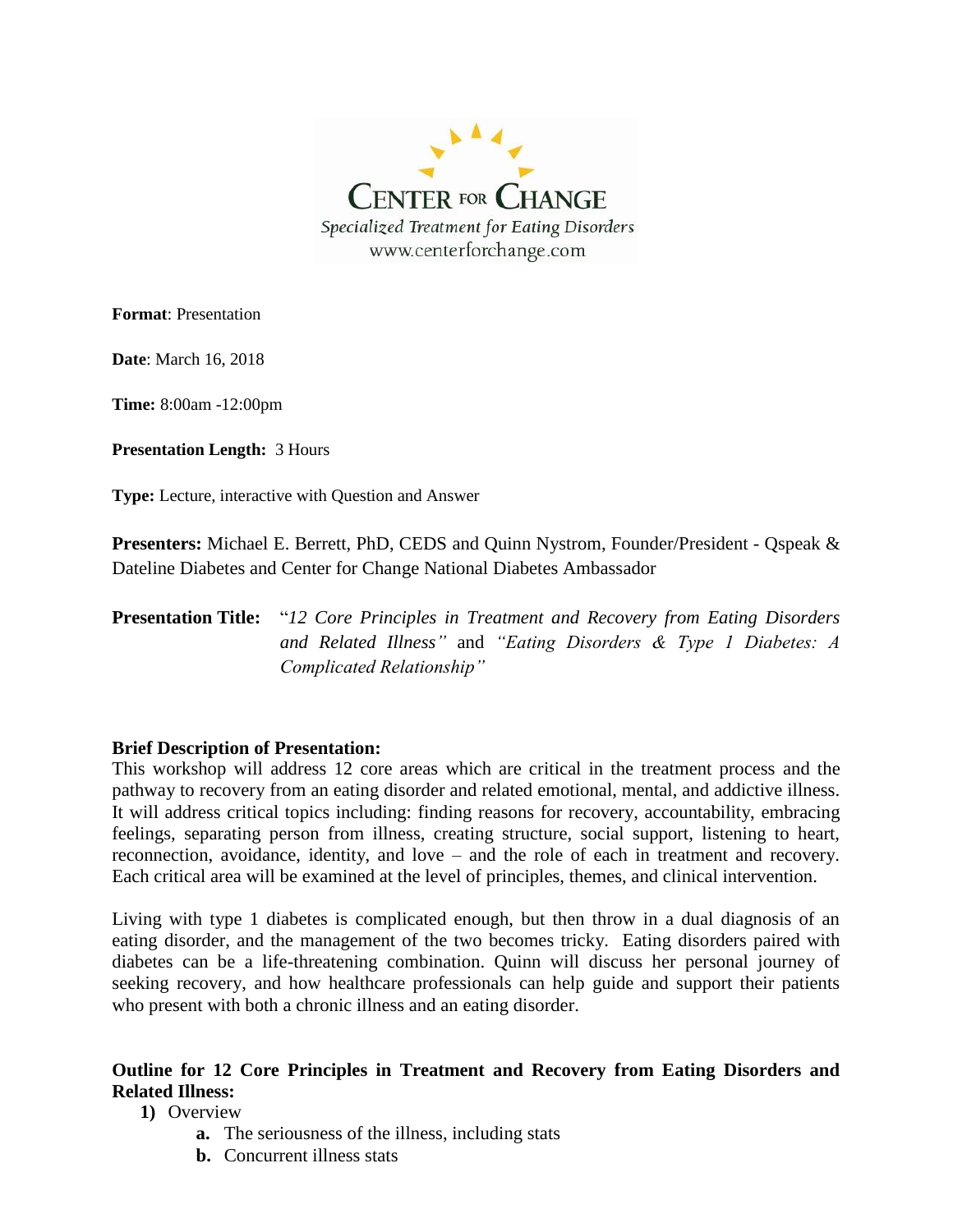- **2)** Treatment Options
	- **a.** Levels of care
		- **i.** APA Guidelines
	- **b.** Evidence based treatment
	- **c.** Treatment based evidence
	- **d.** Treating the whole person
	- **e.** Structure
	- **f.** Aftercare
- **3)** Assessments
	- **a.** Dietary
	- **b.** Medical
	- **c.** Psychological
- **4)** Interventions
	- **a.** 12 core principles
		- **i.** Take the ED off the pedestal
		- **ii.** Find and nurture reasons for recovery
		- **iii.** Separate the person from the illness
		- **iv.** Embrace feelings without self-judgment
		- **v.** Create structures which invite success, hope, commitment, sacrifice, hard work, and recovery
		- **vi.** Creating social support, both given and received
		- **vii.** Reconnection to self, others, spirituality, life
		- **viii.** Giving and receiving love
		- **ix.** Feel the fear and do it anyway: avoid only avoidance
		- **x.** The truth shall make you free: accountability and honesty
		- **xi.** Seek the therapeutic mirror of spiritual identity
		- **xii.** Reinvent what you trust: listening to and following the heart

### **Outline for Eating Disorders & Type 1 Diabetes: A Complicated Relationship:**

- 1) Describe what life is like for an individual living with Type 1 diabetes.
- 2) Reasons why people with Type 1 diabetes are more at risk for eating disorders.
- 3) Describe the events that occurred to make the switch in thinking between being a victim or a victor with life with ED-DMT1.
	- a. Motivation to seek treatment.
	- b. Describe how recovery is a daily decision that needs to be made with Type 1 Diabetes and an eating disorder.
- 4) Unique challenges for a person who has Type 1 diabetes and an eating disorder.
- 5) Compare and contrast different medical professionals and the approaches they use in interacting with patients, and how those can affect one's life care with ED-DMT1.
- 6) Describe the 5 best communication styles when talking with patients living with diabetes.

## **Learning objectives for 12 Core Principles in Treatment and Recovery from Eating Disorders and Related Illness:**

Based on the content of the workshop participants will be able to:

- 1) List 12 critical areas to address in the treatment of eating disorders
- 2) Describe practical interventions which address each of these core areas of treatment
- 3) Recite personal application of principles as well as application of principles in the benefit of those we serve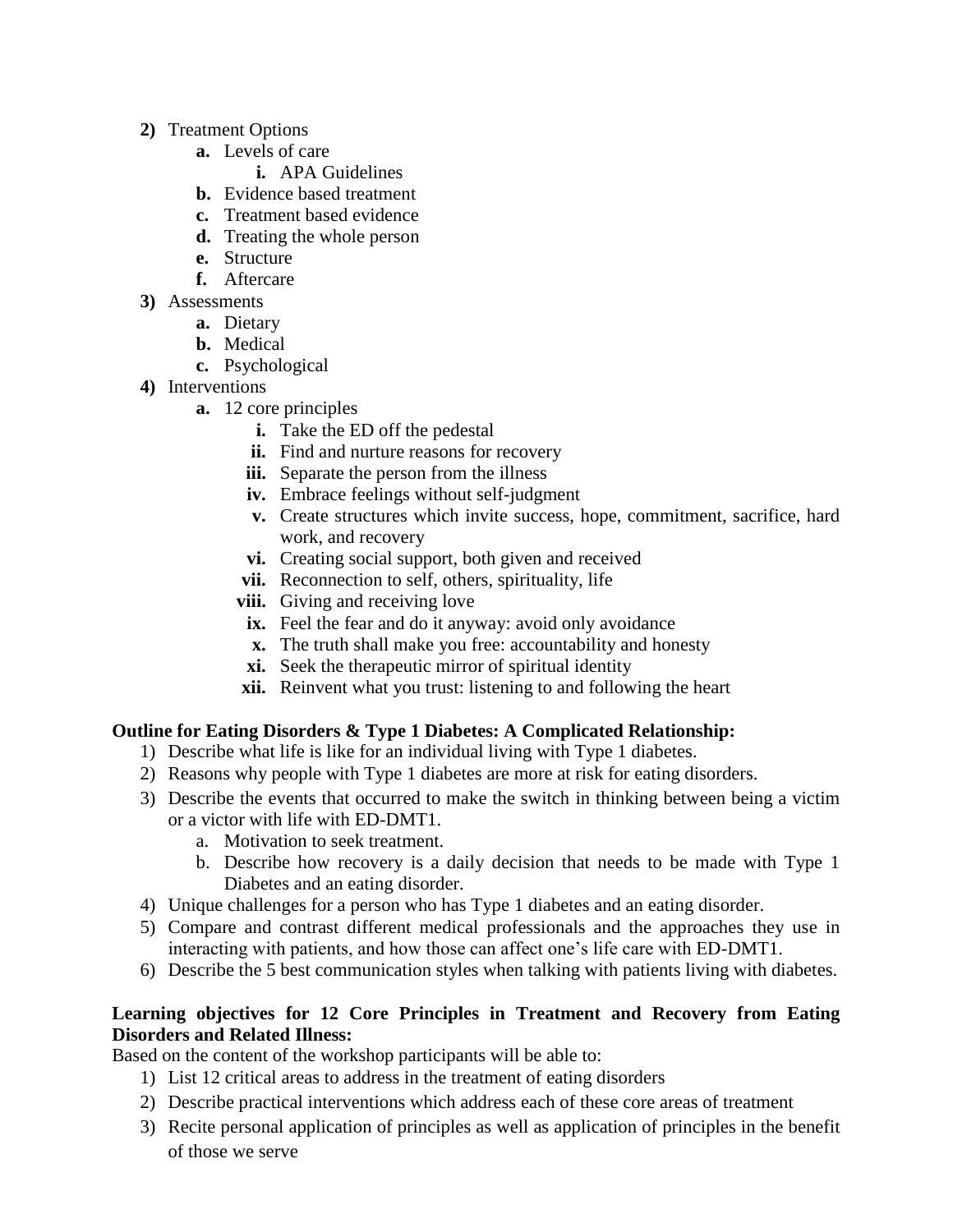## **Learning objectives for Eating Disorders & Type 1 Diabetes: A Complicated Relationship:**

Based on the content of the workshop participants will be able to:

- 1) Describe the complicated relationship with a person who is diagnosed with ED-DMT1.
- 2) Describe five communication styles to use when talking with a patient with type 1 diabetes and/or an eating disorder.
- 3) List various ways that aid in someone's success and increased self-efficacy when managing ED-DMT1.

## **Professional Peer Review and Clinical Text Resources and Citations for 12 Core Principles in Treatment and Recovery from Eating Disorders and Related Illness:**

- 1) "Spiritual Approaches in the Treatment of Women with Eating Disorders," P.S. Richards, R.K. Hardman, M.E. Berrett, book, American Psychological Association, Washington DC, 2007
- 2) McCraty, R., Atkinson, M. & Bradley, R.T. (2004a) Electrophysiological evidence of intuition: the surprising role of the heart. Journal of Alternative and Complementary medicine, 10(2), 133-143
- 3) Childre, D., & McCraty, R. (2001) Psychophysiological correlates of spiritual experience, Biofeedback, 29(4), 13-17
- 4) "Is Self-Esteem the Primary Predictor of Disordered Eating? Shea, M.E., & Prichard, M.E. (2007). Personality and Individual Differences, 42(8), 1527-1537.
- 5) "Self-Love Diet: The Only Diet That Works, Michelle Minero, LMFT, Phoenix Century Press, Sausalito, CA, 2013
- 6) "Connecting Through Difference: Therapeutic Use of Self to Promote Eating Disorder Recovery, Cynthia Whitehead-LaBoo, in "Effective Clinical Practice in the Treatment of Eating Disorders: The Heart of the Matter," Margo Maine, William Davis, and Jane Shure, Editors, Routledge Press, New York, 2009
- 7) "The Self-Esteem Workbook: An Interactive Approach to Changing your Life, Lynda Field, Element Publishing, Rockport, MA, 1995
- 8) "The use of Holistic Methods to Integrate the Shattered Self, " Adrienne Ressler, Susan Kleinman, and Elisa Mott, in "Treatment of Eating Disorders: Bridging the Research-Practice Gap," Margo Maine, Beth H. McGilley, and Douglas W. Bunnell, Academic Press, New York, 2010

# **Professional Peer Review and Clinical Text Resources and Citations for Eating Disorders & Type 1 Diabetes: A Complicated Relationship:**

- 1) There Is a Missing Ingredient in Diabetes Care Today, Aus Alzaid, MD, 2014
- 2) Social Learning Theory, Albert Bandura, 1977
- 3) Comorbid Diabetes and Eating Disorders in Adult Patients, Cynthia Gagnon, Annie Aime, Claude Belanger, Jessica Tuttman Markowitz, 2012